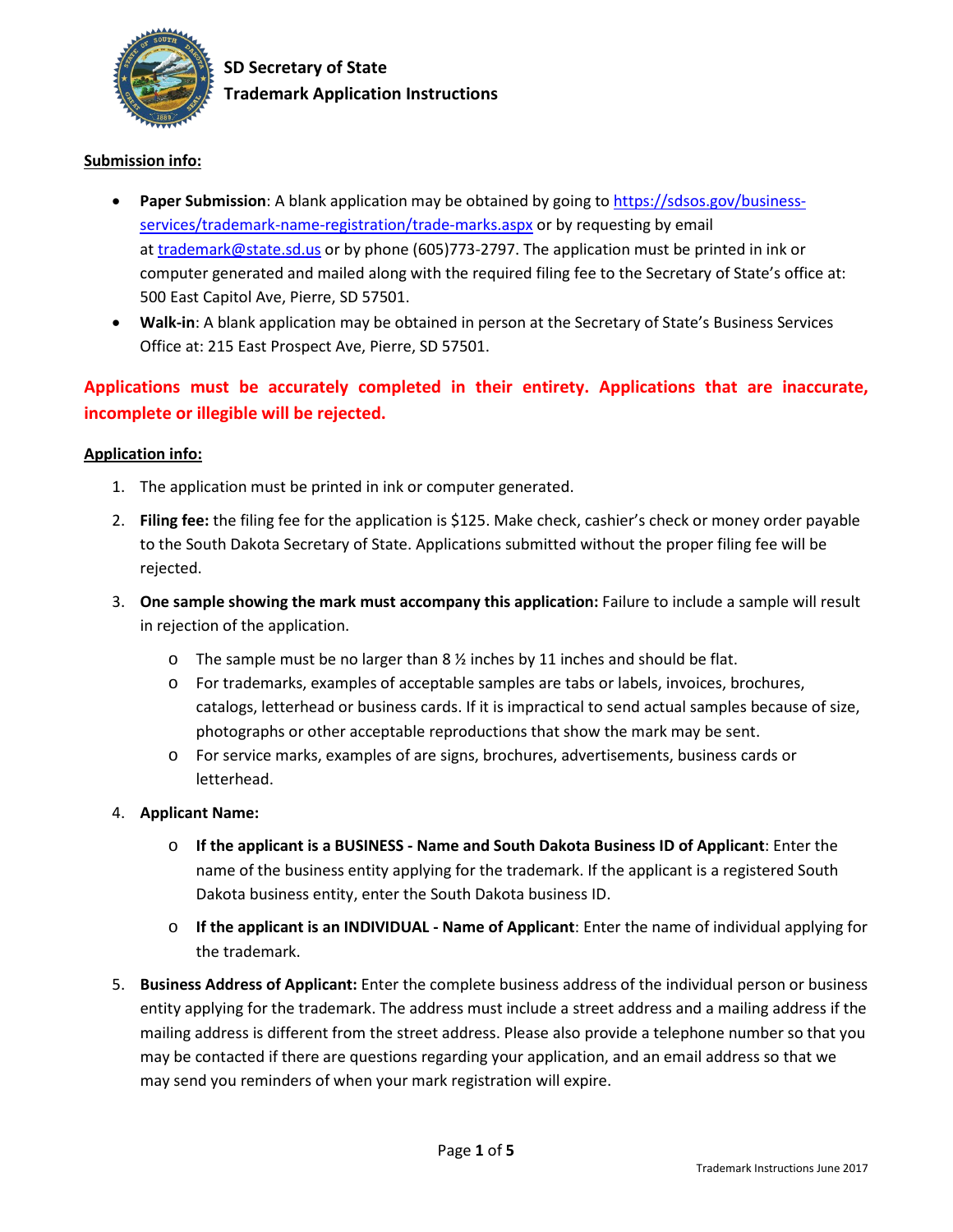- 6. **If the applicant is a registered business entity, list the name of the state or other jurisdiction under whose laws it is organized:** Enter the state of incorporation or organization if the applicant is a business entity. If the applicant is an individual, leave this space blank.
- 7. **Name of the mark:** Provide a name for the mark being registered. If the mark is a standard character mark (just words), list only those words. If the mark is a design/special form mark, you must provide a name for the mark in this space. For example, if the mark is a logo for XYZ LLC, you could list the name as "XYZ Logo".
- 8. **Description of the mark in words (required for design mark):** Enter a complete and accurate description of the overall mark, for example "a stylized letter M." If the mark contains both words and a design element, the description must include both, for example "the wording XYZ LLC with a daisy". If a mark is in color, include a description of the portions of the mark that are in color and the corresponding color, for example "a daisy with yellow petals and a green stem in a blue vase." If the description is not accurate, either incomplete or including elements not actually appearing in the sample image, the application will be rejected and the applicant will be required to amend the description of the mark.
- 9. **Description of Goods or Services connected with mark:** Enter a description of the goods and services in connection with which the mark will be used. For example, "restaurant", "business consultant", "magazine", "nonprofit organization", etc. If the form does not allow enough space, enter "see attached" and list the goods or services on a separate sheet of paper.
- 10. **Mode or Manner in which the mark is used:** List how the applicant is using the mark. For example, "business cards", "letterhead", "advertising", "website", etc. If the form does not allow enough space, enter "see attached" and list the goods or services on a separate sheet of paper.
- 11. **Classification of Goods or Services Number:** Enter the appropriate number of the class under which such goods or services fall. Class numbers are listed in SDCL 37-6-12 and are also listed at the end of the instructions. Each application may only list one (1) classification.
- 12. **Date the mark was first used by applicant or predecessor:** Both dates must be completed for every application. If the mark has only been used in South Dakota, then the date the mark was first used "anywhere" is the same date as the date the mark was first used in South Dakota. Since the mark must be in use prior to registration, both dates must reflect a time prior to the signature date of the application.

## 13. **Signature and notarization:**

- o Printed Name of Authorized Person and Title: Failure to type or print the signature name and title of the signer (if the applicant is a business entity) will result in the application being rejected.
- $\circ$  The application must be signed by the applicant. By signing the application, the applicant verifies under penalty of perjury that all the statements on the application are true and correct. Failure to sign the application will result in the application being rejected.
- o The signature of the applicant must be notarized. Proper notarization includes: 1) the original signature of the applicant, 2) the date the applicant signed the application, 3) the signature of the Notary Public, 4) the registered seal of the Notary Public, and 5) the commission expiration date of the Notary Public. Improper notarization will result in the application being rejected.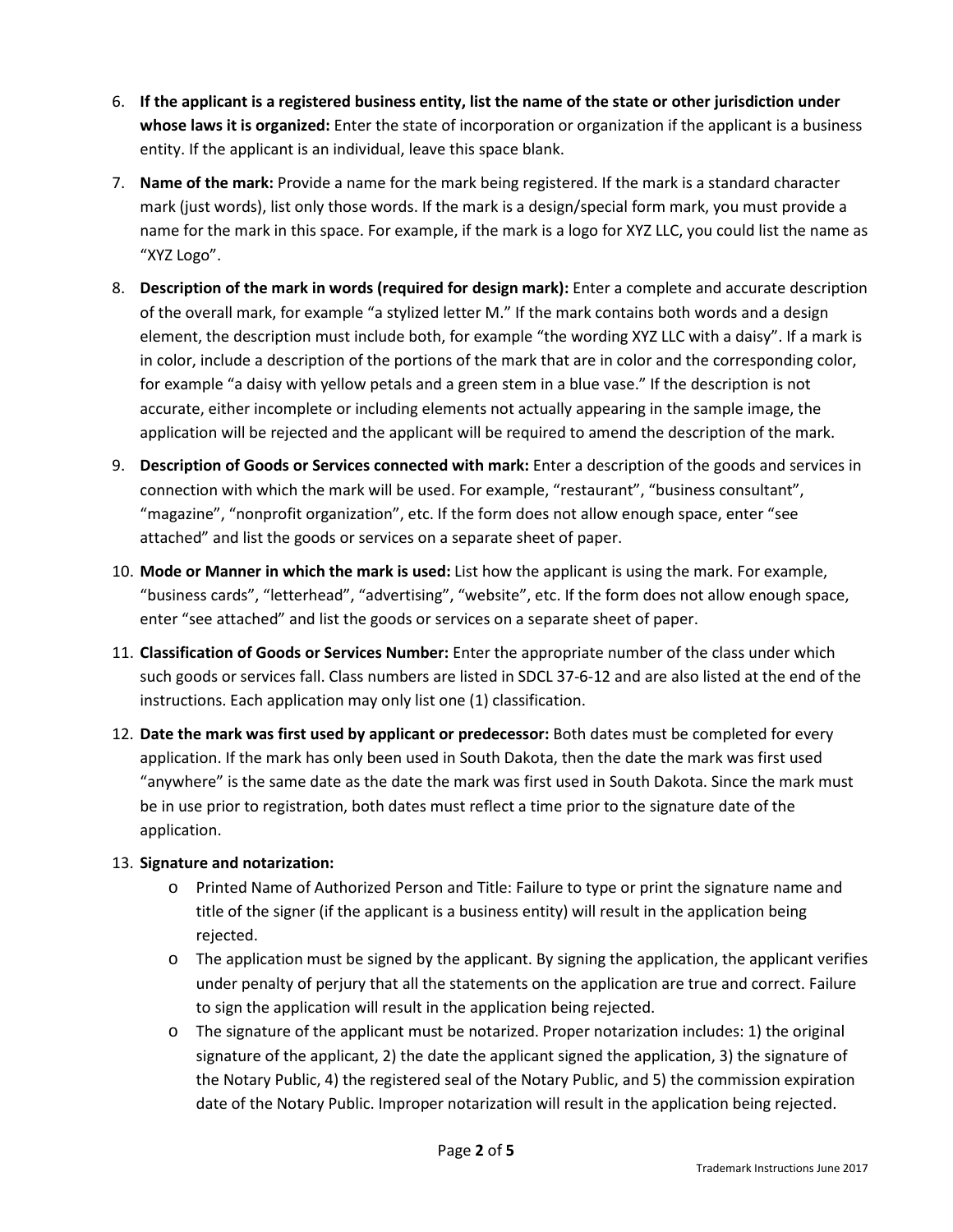## **Classifications of Goods and Services:**

37-6-12. Classification of goods and services for mark registration--Registration limited to single class. The following general classes of goods and services are established for the convenience of the administration of §§ 37-6-4 to 37-6-27, inclusive, but not to limit or extend the applicant's or registrant's rights. A single application for registration of a mark may include any goods or services upon which the mark is actually being used which are comprised in a single class, but a single application may not include goods or services which fall within different classes of goods or services. The classes of goods are as follows:

- (1) Chemical products used in industry, science, photography, agriculture, horticulture, forestry; artificial and synthetic resins; plastics in the form of powders, liquids or pastes, for industrial use; manures (natural and artificial); fire extinguishing compositions; tempering substances and chemical preparations for soldering; chemical substances for preserving foodstuffs; tanning substances; adhesive substances used in industry;
- (2) Paints, varnishes, lacquers; preservatives against rust and against deterioration of wood; colouring matters, dyestuffs; mordants; natural resins; metals in foil and powder form for painters and decorators;
- (3) Bleaching preparations and other substances for laundry use; cleaning, polishing, scouring, and abrasive preparations; soaps; perfumery, essential oils, cosmetics, hair lotions; dentifrices;
- (4) Industrial oils and greases (other than oils and fats and essential oils); lubricants; dust laying and absorbing compositions; fuels (including motor spirit) and illuminants; candles, tapers, night lights, and wicks;
- (5) Pharmaceutical, veterinary, and sanitary substances; infants' and invalids' foods; plasters, material for bandaging; material for stopping teeth, dental wax, disinfectants; preparations for killing weeds and destroying vermin;
- (6) Unwrought and partly wrought common metals and their alloys; anchors, anvils, bells, rolled and cast building materials; rails and other metallic materials for railway tracks; chains (except driving chains for vehicles); cables and wires (nonelectric); locksmith's work; metallic pipes and tubes; safes and cash boxes; steel balls; horseshoes; nails and screws; other goods in nonprecious metal not included in other classes; ores;
- (7) Machines and machine tools; motors (except for land vehicles); machine couplings and belting (except for land vehicles); large size agricultural implements; incubators;
- (8) Hand tools and instruments; cutlery, forks, and spoons; side arms;
- (9) Scientific, nautical, surveying, and electrical apparatus and instruments (including wireless), photographic, cinematographic, optical, weighing, measuring, signaling, checking (supervision), lifesaving, and teaching apparatus and instruments; coin or counterfeit apparatus; talking machines; cash registers; calculating machines; fire extinguishing apparatus;
- (10) Surgical, medical, dental, and veterinary instruments and apparatus (including artificial limbs, eyes, and teeth);
- (11) Installations for lighting, heating, steam generating, cooking, refrigerating, drying, ventilating, water supply, and sanitary purposes;
- (12) Vehicles; apparatus for locomotion by land, air, or water;
- (13) Firearms; ammunition and projectiles; explosive substances; fireworks;
- (14) Precious metals and their alloys and goods in precious metals or coated therewith (except cutlery, forks, and spoons); jewelry, precious stones, horological, and other chronometric instruments;
- (15) Musical instruments (other than talking machines and wireless apparatus);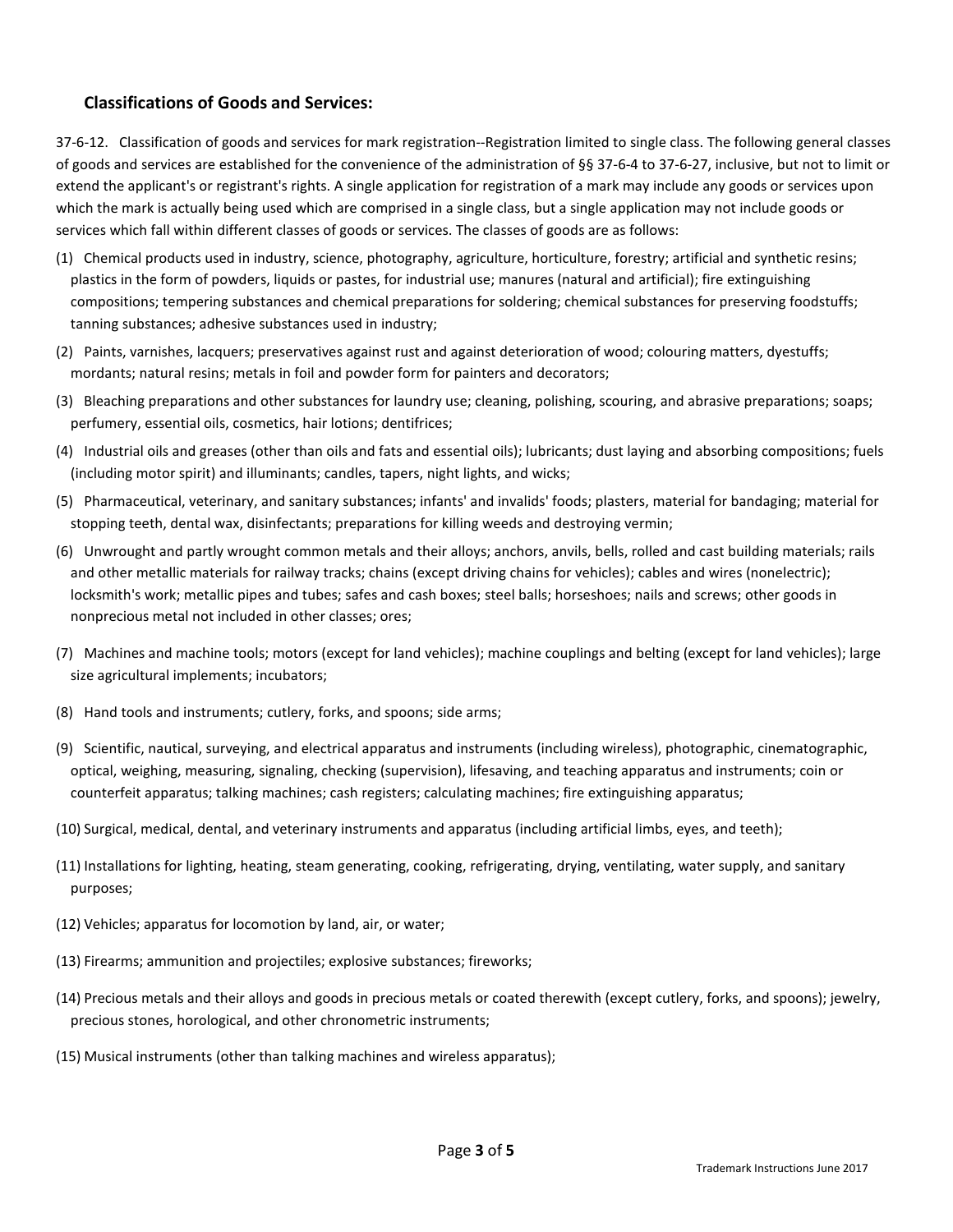- (16) Paper and paper articles, cardboard and cardboard articles; printed matter, newspaper and periodicals, books; bookbinding material; photographs; stationery, adhesive materials (stationery); artists' materials; paint brushes; typewriters and office requisites (other than furniture); instructional and teaching material (other than apparatus); playing cards; printers' type and cliches (stereotype);
- (17) Gutta percha, India rubber, balata, and substitutes, articles made from these substances and not included in other classes; plastics in the form of sheets, blocks, and rods, used in manufacture; materials for packing, stopping or insulating; asbestos, mica, and their products; hose pipes (nonmetallic);
- (18) Leather and imitations of leather, and articles made from these materials and not included in other classes; skins, hides; trunks and traveling bags; umbrellas, parasols, and walking sticks; whips, harness, and saddlery;
- (19) Building materials, natural and artificial stone, cement, lime, mortar, plaster, and gravel; pipes of earthenware or cement; roadmaking materials; asphalt, pitch, and bitumen; portable buildings; stone monuments; chimney pots;
- (20) Furniture, mirrors, picture frames; articles (not included in other classes) of wood, cork, reeds, cane, wicker, horn, bone, ivory, whalebone, shell, amber, mother-of-pearl, meerschaum, celluloid, substitutes for all these materials, or of plastics;
- (21) Small domestic utensils and containers (not of precious metals, or coated therewith); combs and sponges; brushes (other than paint brushes); brushmaking materials; instruments and material for cleaning purposes, steel wool; unworked or semi-worked glass (excluding glass used in building); glassware, porcelain and earthenware, not included in other classes;
- (22) Ropes, string, nets, tents, awnings, tarpaulins, sails, sacks; padding and stuffing materials (hair, kapok, feathers, seaweed, etc.); raw fibrous textile materials;
- (23) Yarns, threads;
- (24) Tissues (piece goods); bed and table covers; textile articles not included in other classes;
- (25) Clothing, including boots, shoes, and slippers;
- (26) Lace and embroidery, ribands, and braid; buttons, press buttons, hooks and eyes, pins and needles; artificial flowers;
- (27) Carpets, rugs, mats, and matting; linoleums and other materials for covering existing floors; wall hangings (nontextile);
- (28) Games and playthings; gymnastic and sporting articles (except clothing); ornaments and decorations for Christmas trees;
- (29) Meats, fish, poultry, and game; meat extracts; preserved, dried, and cooked fruits and vegetables; jellies, jams; eggs, milk, and other dairy products; edible oils and fats; preserves, pickles;
- (30) Coffee, tea, cocoa, sugar, rice, tapioca, sago, coffee substitutes; flour and preparations made from cereals; bread, biscuits, cakes, pastry and confectionary, ices; honey, treacle; yeast, baking powder; salt, mustard, pepper, vinegar, sauces, spices; ice;
- (31) Agricultural, horticultural, and forestry products and grains not included in other classes; living animals; fresh fruits and vegetables; seeds; live plants and flowers; food-stuffs for animals, malt;
- (32) Beer, ale, and porter; mineral and aerated waters and other nonalcoholic drinks; syrups and other preparations for making beverages;
- (33) Wines, spirits, and liqueurs; and
- (34) Tobacco, raw or manufactured; smokers' articles; matches;